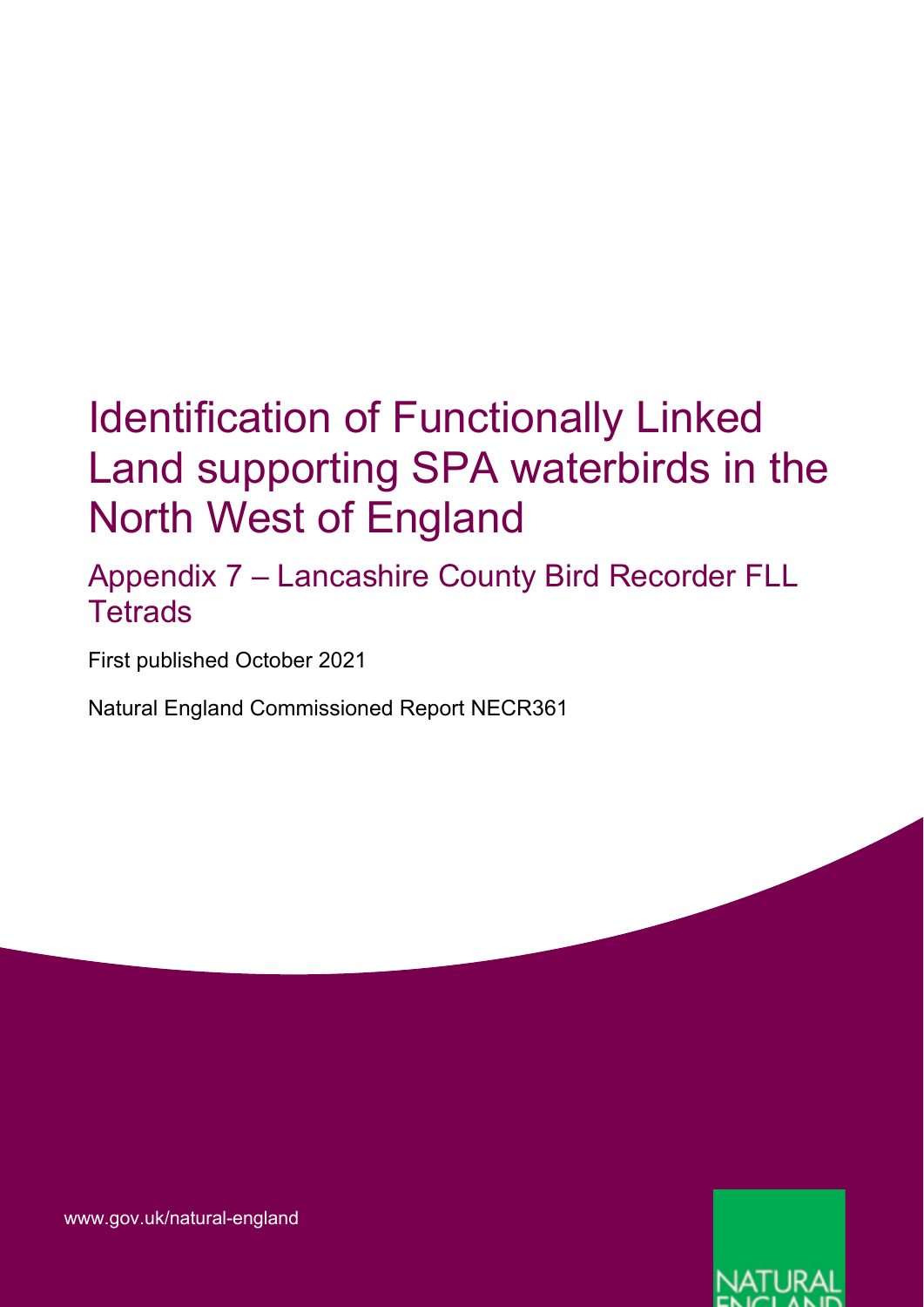| <b>BTO</b> code        | <b>Species</b>                    | 0.5% population |
|------------------------|-----------------------------------|-----------------|
| <b>BA</b>              | <b>Bar-tailed Godwit</b>          | 250             |
| <b>BS</b>              | <b>Bewick's Swan</b>              | 22              |
| <b>BH</b>              | <b>Black-headed Gull</b>          | 1000            |
| <b>BW</b>              | <b>Black-tailed Godwit</b>        | 195             |
| QN                     | <b>Brent Goose (Light-bellied</b> | 8               |
|                        | of Nearctic origin)               |                 |
| <b>CM</b>              | <b>Common Gull</b>                | 1000            |
| <b>CX</b>              | <b>Common Scoter</b>              | 650             |
| <b>CN</b>              | <b>Common Tern</b>                | 150             |
| CA                     | Cormorant                         | 310             |
| <b>CU</b>              | <b>Curlew</b>                     | 600             |
| <b>DN</b>              | <b>Dunlin</b>                     | 1000            |
| Ε.                     | <b>Eider</b>                      | 365             |
| <b>GP</b>              | <b>Golden Plover</b>              | 1000            |
| <b>GN</b>              | Goldeneye                         | 95              |
| GG                     | <b>Great Crested Grebe</b>        | 85              |
| <b>TA</b>              | <b>Green-winged Teal</b>          | 0.16            |
| <b>HW</b>              | <b>Great White Egret</b>          | 0.5             |
| <b>GK</b>              | <b>Greenshank</b>                 | $\overline{4}$  |
| GV                     | <b>Grey Plover</b>                | 165             |
| $\overline{\text{HG}}$ | <b>Herring Gull</b>               | 1000            |
| KN                     | <b>Knot</b>                       | 1000            |
| L.                     | Lapwing                           | 1000            |
| <b>LB</b>              | <b>Lesser Black-backed Gull</b>   | 600             |
| ET                     | <b>Little Egret</b>               | 55              |
| LU                     | <b>Little Gull</b>                | 106             |
| <b>LX</b>              | <b>Little Stint</b>               | 0.5             |
| <b>MA</b>              | <b>Mallard</b>                    | 1000            |
| MU                     | <b>Mediterranean Gull</b>         | 20              |
| <b>OC</b>              | Oystercatcher                     | 1000            |
| PG                     | <b>Pink-footed Goose</b>          | 1000            |
| <b>PT</b>              | <b>Pintail</b>                    | 100             |
| <b>RM</b>              | <b>Red-breasted Merganser</b>     | 50              |
| <b>RH</b>              | <b>Red-throated Diver</b>         | 105             |
| <b>RK</b>              | <b>Redshank</b>                   | 470             |
| <b>NG</b>              | <b>Ring-necked Duck</b>           | 0.008           |
| <b>RP</b>              | <b>Ringed Plover</b>              | 210             |
| <b>RU</b>              | <b>Ruff</b>                       | 4.5             |
| SS                     | <b>Sanderling</b>                 | 100             |
| <b>TE</b>              | <b>Sandwich Tern</b>              | 0.5             |
| <b>SP</b>              | <b>Scaup</b>                      | 19.5            |
| SU                     | <b>Shelduck</b>                   | 235             |
| NB                     | Spoonbill                         | 0.5             |
| <b>DR</b>              | <b>Spotted Redshank</b>           | 0.5             |
|                        |                                   |                 |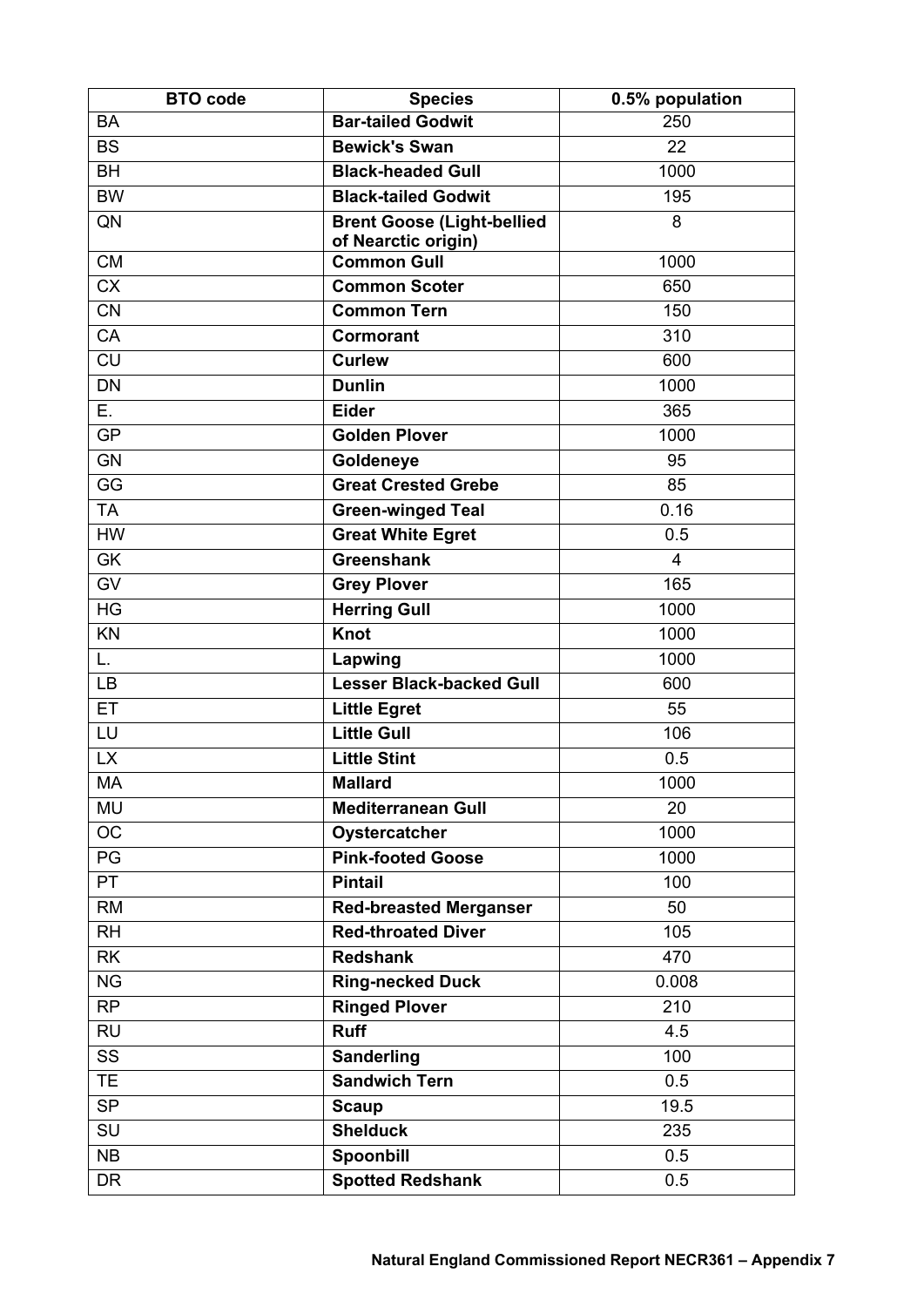| . .       | <b>Teal</b>         | 1000 |
|-----------|---------------------|------|
|           | <b>Turnstone</b>    | 200  |
| <b>WM</b> | Whimbrel            | 0.5  |
| WS        | <b>Whooper Swan</b> | 80   |
| <b>WN</b> | Wigeon              | 1000 |

**Note:** These are derived from the population estimates in the 2018/19 WeBS report: Frost, T.M., Calbrade, N.A., Birtles, G.A., Mellan, H.J., Hall, C., Robinson, A.E., Wotton, S.R., Balmer, D.E. and Austin, G.E. 2020. Waterbirds in the UK 2018/19: The Wetland Bird Survey. BTO, RSPB and JNCC, in association with WWT. British Trust for Ornithology, Thetford.

**Note 2:** Common tern population estimate has been derived from Stroud, D.A., Bainbridge, I.P., Maddock, A., Anthony, S., Baker, H., Buxton, N., Chambers, D., Enlander, I., Hearn, R.D., Jennings, K.R. and Mavor, R., 2016. The status of UK SPAs in the 2000s: the Third Network Review, p107 and 912

**Note 3:** Little Gull have no GB population estimate, so the 0.5% figure comes from the Mersey Narrows and North Wirral Foreshore SPA citation, which is the smallest of the populations cited in all the SPA's in this study.